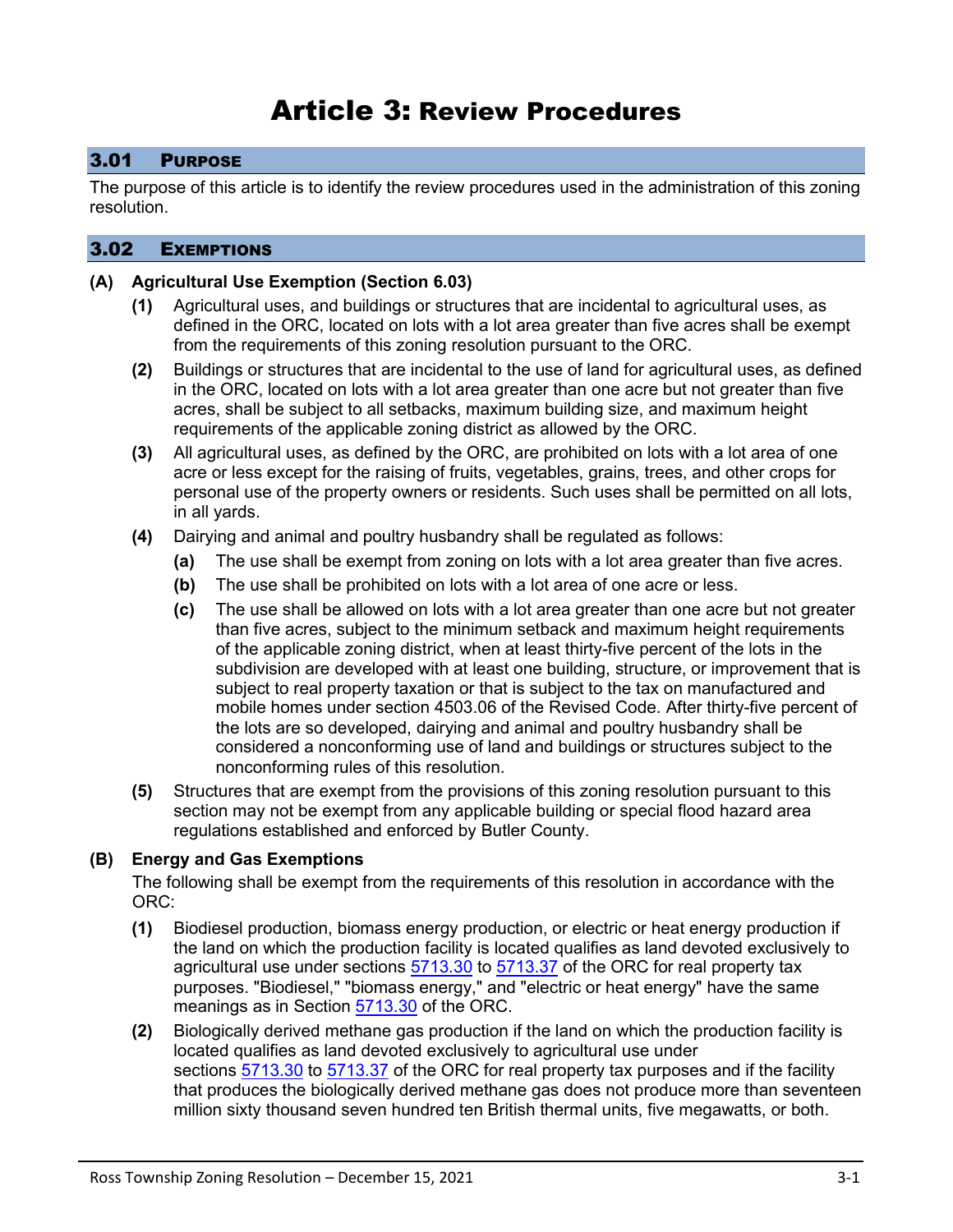## **(C) Public Utility or Railroad Exemption**

Public utilities and railroads, as defined by the ORC, shall be exempt from the provisions of this zoning resolution.

# 3.03 COMMON REVIEW REQUIREMENTS

The requirements of this section shall apply to all development review applications and procedures subject to review under this zoning resolution, unless otherwise stated.

#### **(A) Authority to File Applications**

- **(1)** The person having legal authority to take action in accordance with the approval sought shall file an application for any review in accordance with this zoning resolution. The person having legal authority shall be the recorded property owner, lessee, or the duly authorized agent of the recorded property owner and may be required to provide written proof of such authority at the time of application.
- **(2)** The Zoning Commission and Board of Trustees may initiate zoning text and map amendments under this zoning resolution with or without an application from the property owner who may be affected.

## <span id="page-1-0"></span>**(B) Application Contents (Section 25.21)**

#### **(1) Submittal Requirements**

- **(a)** Applications required under this zoning resolution shall be submitted in a form and in such numbers as established by the township and made available to the public.
- **(b)** The Board of Trustees shall adopt the submittal requirements at a regular board meeting after hearing recommendations on the requirements from the Zoning Commission.
- **(c)** The applicant shall attest to the truth and correctness of all facts and information presented with the application.

#### **(2) Submission of Fees (Section 25.4)**

- **(a)** Applications shall be accompanied by a fee as established by resolution of the Board of Trustees.
- **(b)** The township shall charge appropriate fees for the review or issuance of zoning certificates, conditional use approvals, appeals, variances, zoning amendments, nonconformity reviews, and other applicable permits to cover the costs of inspection, investigation, legal notices and other expenses incidental to the enforcement of this zoning resolution. Such fees shall be paid to the Ross Township Board of Trustees, or its designee, and shall be paid in accordance with the official zoning fee schedule as established by the Board of Trustees.
- **(c)** Fees are waived for the construction or reconstruction of a structure destroyed by fire or an act of God. The zoning certificate application shall be made within one year of the disaster and shall only allow for the reconstruction of the uses, buildings, and structures, as existed prior to the disaster and with any approved plans or other approvals.

#### **(3) Complete Application Determination**

- **(a)** The Zoning Inspector shall only initiate the review and processing of applications submitted under this article if such application is determined to be complete.
- **(b)** The Zoning Inspector shall make a determination of application completeness within a reasonable time.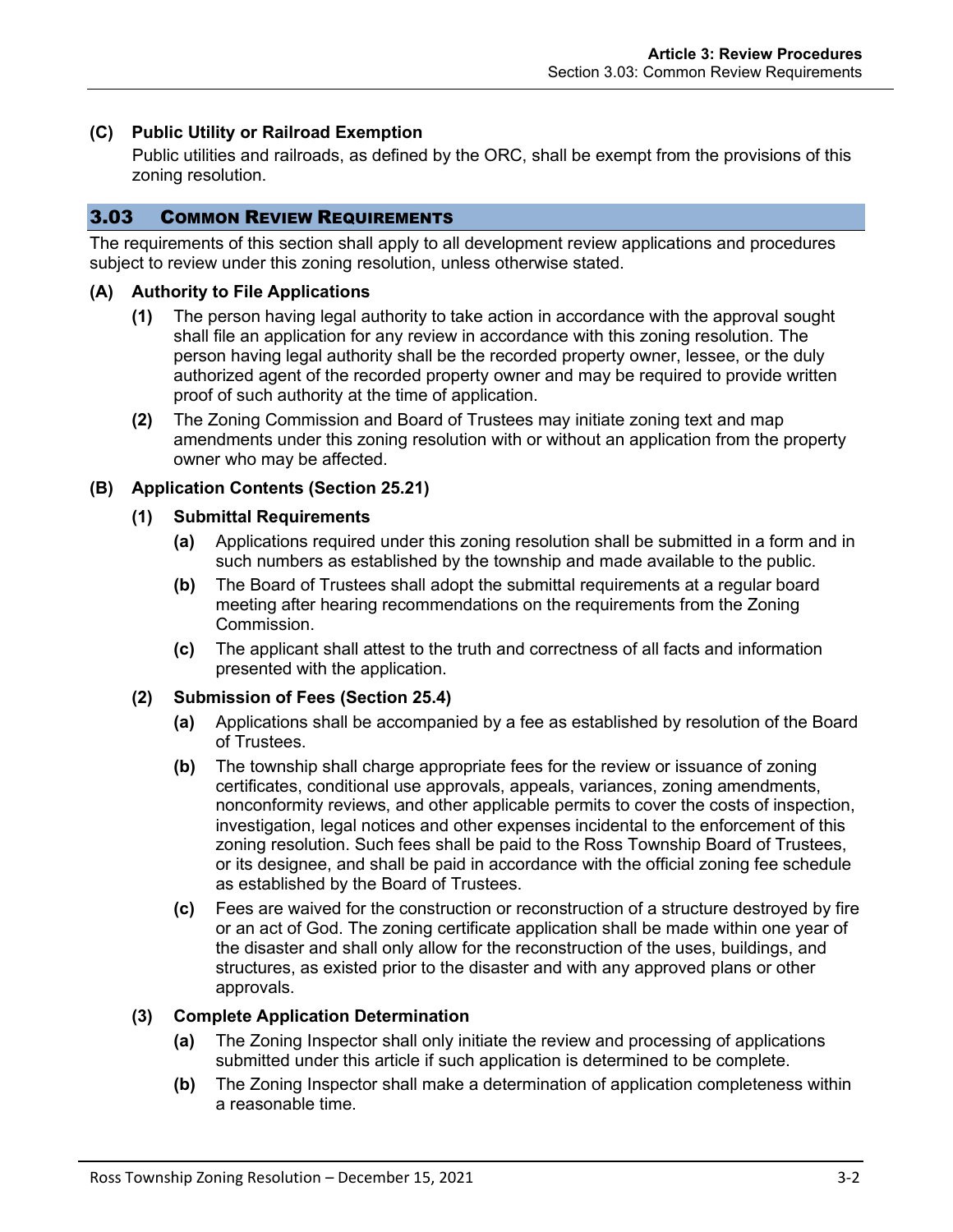- **(c)** If the application is determined to be complete, the application shall then be processed according to the procedures set forth in this resolution.
- <span id="page-2-0"></span>**(d)** If an application is determined to be incomplete, the Zoning Inspector shall provide written notice to the applicant along with an explanation of the application's deficiencies. If the missing components are minor in nature, the Zoning Inspector may process the application with a note that to the applicable board. No further processing of all other incomplete application shall occur until the deficiencies are corrected.
- **(e)** If the applicant fails to re-submit a complete application within 60 days of the notice provided by the Zoning Inspector pursuant to Paragraph [\(d\) above,](#page-2-0) the incomplete application shall not be reviewed, the applicant's original filing fee shall be forfeited, and the incomplete application shall be deemed withdrawn. No reconsideration of an incomplete application shall occur after expiration of the 60-day period and an applicant in need of further development approval under the zoning resolution shall, pursuant to all of the original requirements of Section [3.03\(B\): Application Contents,](#page-1-0) submit a new application and filing fee.
- **(f)** If any substantive false or misleading information is submitted or supplied by an applicant on an application, that application shall be rejected.

## **(4) Refund of Fees**

Application or review fees are not refundable except where the Zoning Inspector determines that an application was accepted in error, or the fee paid exceeds the amount due, in which case the amount of the overpayment will be refunded to the applicant within 60 days.

#### **(5) Submission Schedule**

The Zoning Inspector is authorized and shall establish the submission and review schedule (including time frames for review where not established within the ORC) for applications. The Zoning Inspector may amend and update these requirements as determined to be necessary.

# **(C) Examination and Copying of Application and Other Documents**

Documents and/or records may be inspected and/or copied as provided for by state law.

#### **(D) Constructive Notice for All Proceedings**

The following shall apply to all public notice requirements, regardless of decision-making body.

- **(1)** Minor defects in any notice shall not impair the notice or invalidate proceedings pursuant to the notice if a bona fide attempt has been made to comply with applicable notice requirements. Minor defects in notice shall be limited to errors in a legal description, typographical or grammatical errors, or errors of actual acreage that do not impede communication of the notice to affected parties. Failure of a party to receive written notice shall not invalidate subsequent action. In all cases, however, the requirements for the timing of the notice and for specifying the time, date, and place of a hearing shall be strictly construed. If questions arise at the hearing regarding the adequacy of notice, the decisionmaking body shall direct the agency having responsibility for notification to make a formal finding as to whether there was substantial compliance with the notice requirements of this zoning resolution, and such finding shall be made available to the decision-making body prior to final action on the request.
- **(2)** When the records of the township document the publication, mailing, and/or posting of notices as required by this article, it shall be presumed that notice of a public hearing was given as required by this section.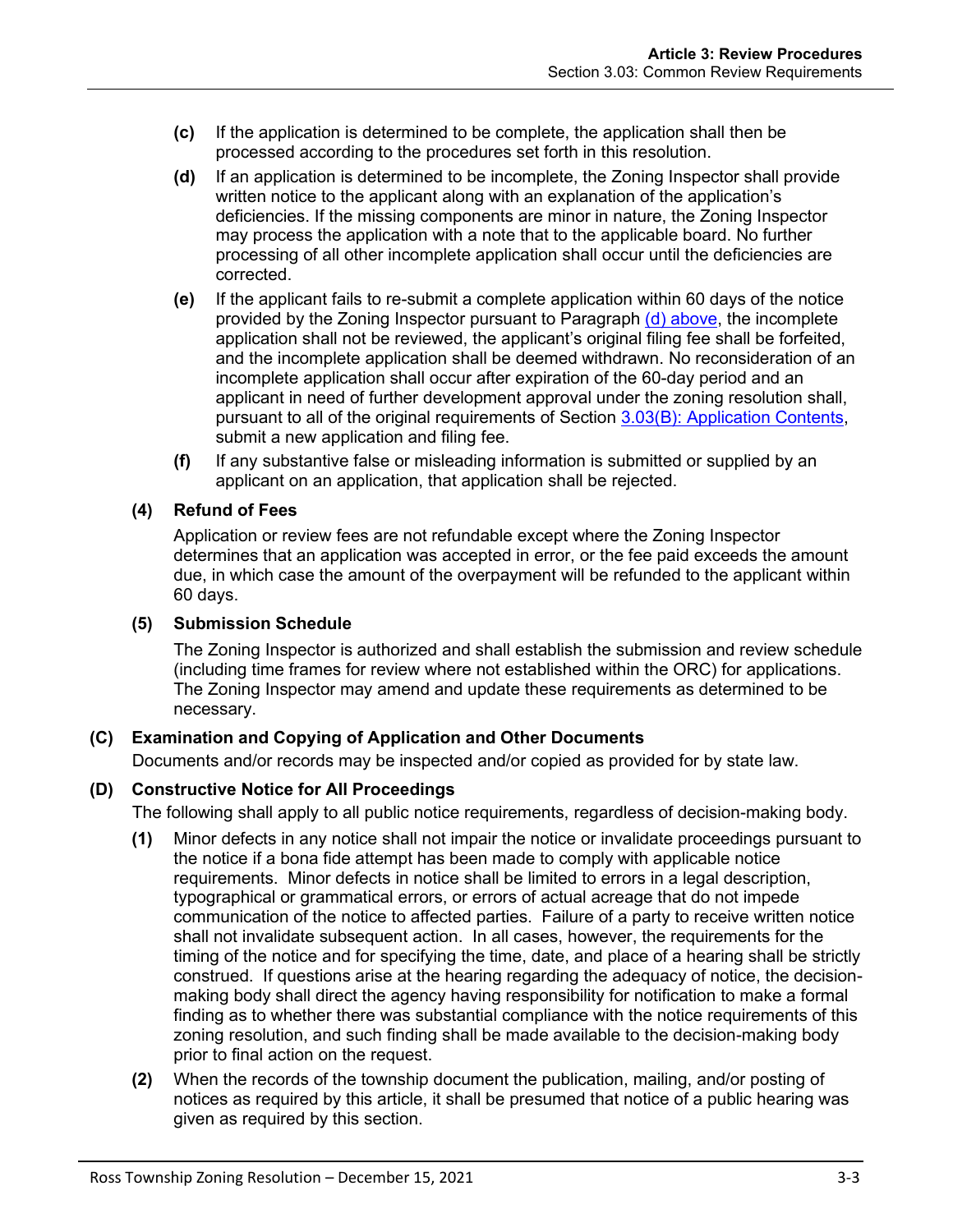# **(E) Computation of Time**

- **(1)** If any period of time is specified as business days, the calculation of time shall include all days of the week except Saturday, Sunday, or a legal holiday observed by Ross Township in which the administrative offices are closed for the entire day. Any period of time specified as calendar days shall include every day of the week.
- **(2)** In computing any period of time prescribed or allowed by this zoning resolution, the date of the application, act, decision, or event, from which the designated period of time begins shall not be included. The last date of the period of time to be computed shall be included, unless it is a Saturday, a Sunday, or a legal holiday, in which case the period runs until the end of the next day which is not a Saturday, a Sunday, or a legal holiday as observed by Ross Township where the township offices are closed for the entire day.
- **(3)** When the township offices are closed to the public for the entire day which constitutes the last day of the period of time, then such application, act, decision, or event may be performed on the next day which is not a Saturday, a Sunday, or a legal holiday observed by Ross Township in which the township administrative offices are closed for the entire day.

## **(F) Conduct of Public Hearing**

#### **(1) Rights of All Persons**

Any person may appear at a public hearing and submit information or evidence, either individually or as a representative of a person or an organization. Each person who appears at a public hearing shall be identified, state his or her address, and if appearing on behalf of a person or organization, state the name and mailing address of the person or organization being represented.

#### **(2) Continuance of a Public Hearing or Deferral of Application Review**

- **(a)** An applicant may request that a review or decision-making body's consideration of an application at a public hearing be deferred by submitting a written request for deferral to the Zoning Inspector prior to the publication of notice as may be required by this resolution. The Zoning Inspector may grant such requests, in which case the application will be considered at the next regularly scheduled meeting.
- **(b)** A request for deferral of consideration of an application received by the Ross Township Zoning Inspector after publication of notice of the public hearing as required by this resolution shall be considered as a request for a continuance of the public hearing, and may only be granted by the review or decision-making body.
- **(c)** The review or decision-making body conducting the public hearing may, on its own motion or at the request of the applicant, continue the public hearing to a fixed date, time, and place.

#### **(3) Withdrawal of Application**

Any request for withdrawal of an application shall be either submitted in writing to the Zoning Inspector or made through a verbal request by the applicant prior to action by the review or decision-making body.

**(a)** The Zoning Inspector shall approve a request for withdrawal of an application if it has been submitted prior to publication of notice for the public hearing on the application in accordance with this resolution.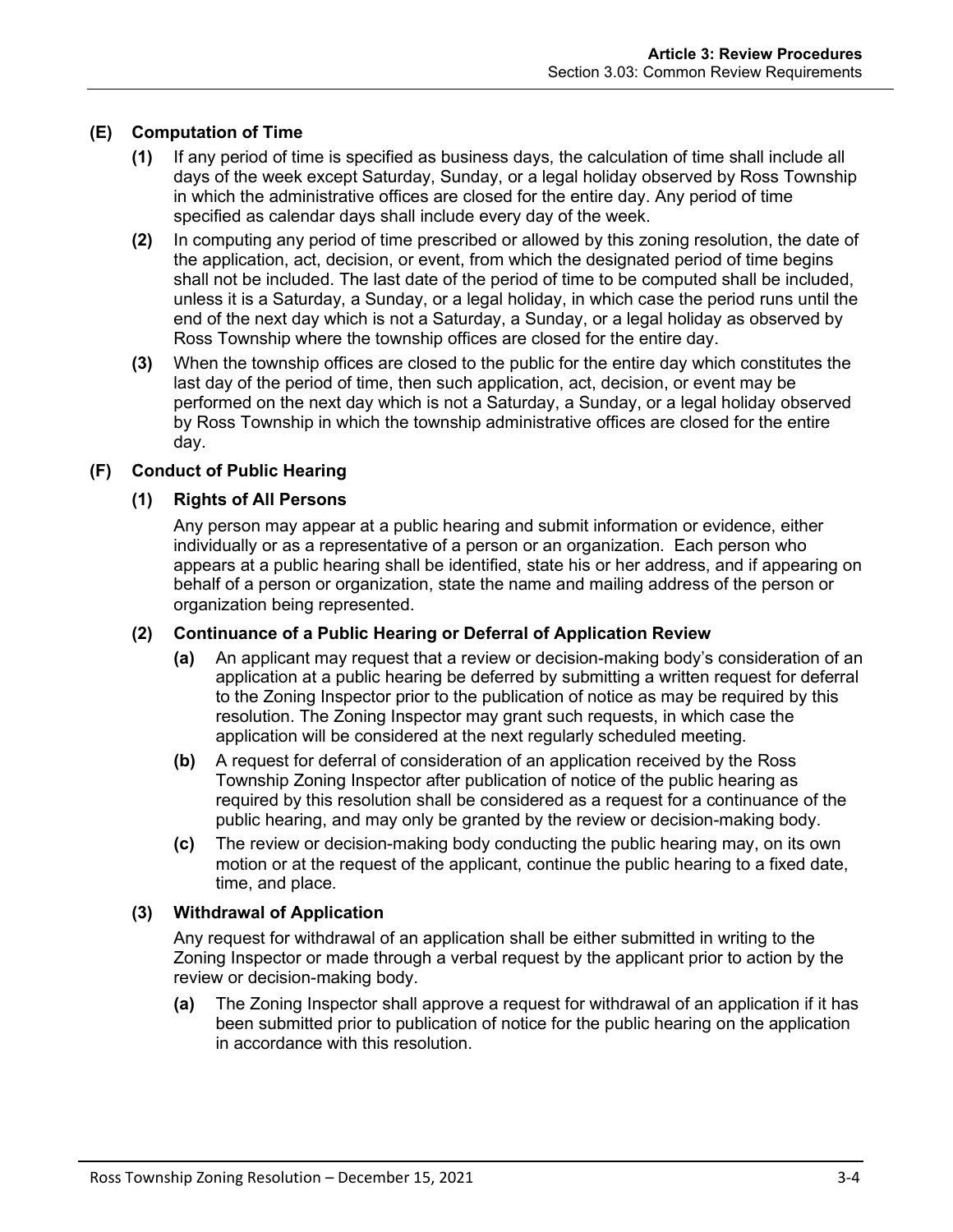- **(b)** If the request for withdrawal of an application is submitted after publication of notice for the public hearing in accordance with this resolution, the request for withdrawal shall be placed on the public hearing agenda and acted upon by the review or decision-making body.
- **(c)** In all cases where the applicant has requested the withdrawal of an application, the application fee paid shall not be refunded.

## 3.04 ZONING CERTIFICATE (SECTION 25.3)

#### **(A) Applicability**

- **(1)** A zoning certificate shall be required for any of the following:
	- **(a)** New construction, additions, or structural alteration (excluding interior-only alterations) of any building or structure, including, but not limited to, accessory structures, signs, fences, walls, or other structures, unless otherwise exempted in this resolution;
	- **(b)** Establishment of a temporary use or structure that requires a permit in Section 8.02: Temporary Uses and Structures;
	- **(c)** Occupancy and use of vacant land, excluding any agriculturally exempt land;
	- **(d)** Any change in use in an existing building (not applicable to a change in tenancy when the use remains the same); or
	- **(e)** Any change in the use of a nonconforming use.
- **(2)** The Zoning Inspector shall have the authority to develop separate application forms and permits or certificates for special purposes that are reviewed in the same manner as the zoning certificate. These special permits may include, but are not limited to, sign permits, temporary use permits, fence permits, etc. For the purposes of this resolution, such permits shall be considered a zoning certificate.

#### **(B) Review Procedure**

#### **(1) Step 1 – Application**

- **(a)** The applicant shall submit an application for a zoning certificate for review and approval prior to submitting for a building permit from Butler County.
- **(b)** The applicant shall submit an application in accordance with Section [3.03\(B\):](#page-1-0) [Application Contents](#page-1-0) (Section 25.21), and with the provisions of this section.

#### **(2) Step 2 – Review**

The Zoning Inspector shall review the application for conformance with the provisions of this zoning resolution.

- **(3) Step 3 – Decision**
	- **(a)** Within 30 business days after an application (Step 1) is determined to be complete, the Zoning Inspector shall either approve and issue the zoning certificate or deny the application and state in writing the reasons for the action taken. Such statement of denial shall include, but not be limited to, a list of regulations that would be violated by the proposed use, and shall transmit one copy thereof to the applicant along with one copy of the plot plan, signed, dated, and noted as denied.
	- **(b)** In conducting the review of the application, the Zoning Inspector may consult with any department, agency, public body, official, company, or individual necessary to determine whether the application complies with the regulations of this resolution.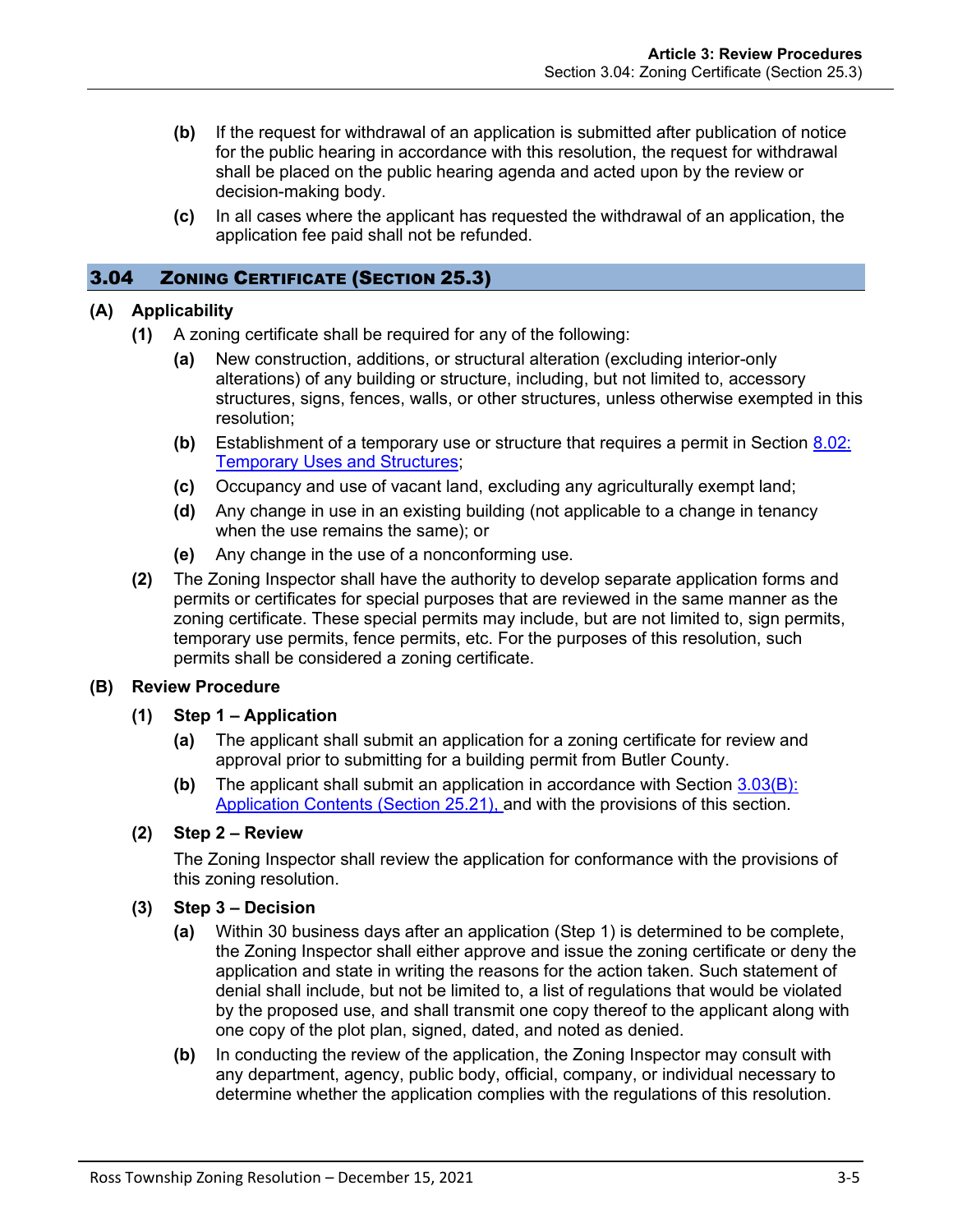- **(c)** Upon approval, the Zoning Inspector shall give to the applicant one signed copy of the zoning certificate and maintain the second copy of the permit for township records.
- **(d)** If the application is denied, the applicant may submit a revised application for review in accordance with this review procedure, or the applicant may appeal the decision to the BZA in accordance with Section [3.07: Appeals.](#page-12-0)

## **(4) Step 4 – Survey Required**

For any structure that requires the use of footers, the applicant shall be required to submit a survey, or other documentation approved by the Zoning Inspector, to demonstrate that construction is in compliance with the approved setbacks. Such documentation shall be submitted prior to the pouring of the footers.

## **(C) Review Criteria**

All applications for a zoning certificate shall demonstrate conformity with the provisions of this zoning resolution.

# **(D) Expiration**

- **(1)** Construction shall begin within 12 months of issuance of a zoning certificate. Construction shall be considered "begun" if the footers of the structure have been installed.
- **(2)** Failure to begin construction within 12 months shall result in the expiration of the zoning certificate unless the applicant requests and receives an extension from the Zoning Inspector for good cause.
- **(3)** Where the zoning certificate is for a use of land or a structure, such use shall be open or fully functioning within 12 months of issuance of a zoning certificate or the zoning certificate shall expire.
- **(4)** Upon expiration of a zoning certificate, a new zoning certificate application, including all applicable fees, shall be required before construction.

# **(E) Temporary Zoning Certificate**

- **(1)** Temporary buildings and uses that require a zoning certificate as established in Section 8.02: Temporary Uses and Structures, shall be required to obtain a temporary zoning certificate in accordance with the procedure set forth above for approval of a zoning certificate.
- **(2)** A temporary zoning certificate shall be valid for a period of 30 days, unless the Zoning Inspector authorizes a longer period or as allowed in accordance with Section 8.02: Temporary Uses and Structures.

# **(F) Revocation of a Zoning Certificate**

- **(1)** The Zoning Inspector shall hereby have the authority to revoke an approved zoning certificate or temporary zoning certificate if the information submitted as part of the application is found to be erroneous or fraudulent after the certificate has been issued.
- **(2)** The Zoning Inspector may also revoke a zoning certificate if the applicant has not conformed with all applicable federal, state, county, and township regulations, resolutions, and rules including, but not limited to, the Butler County Planning Commission, Butler County Public Health, Butler County Engineer, the Butler Soil and Water Conservation District, and the applicable water and sewer districts/agencies.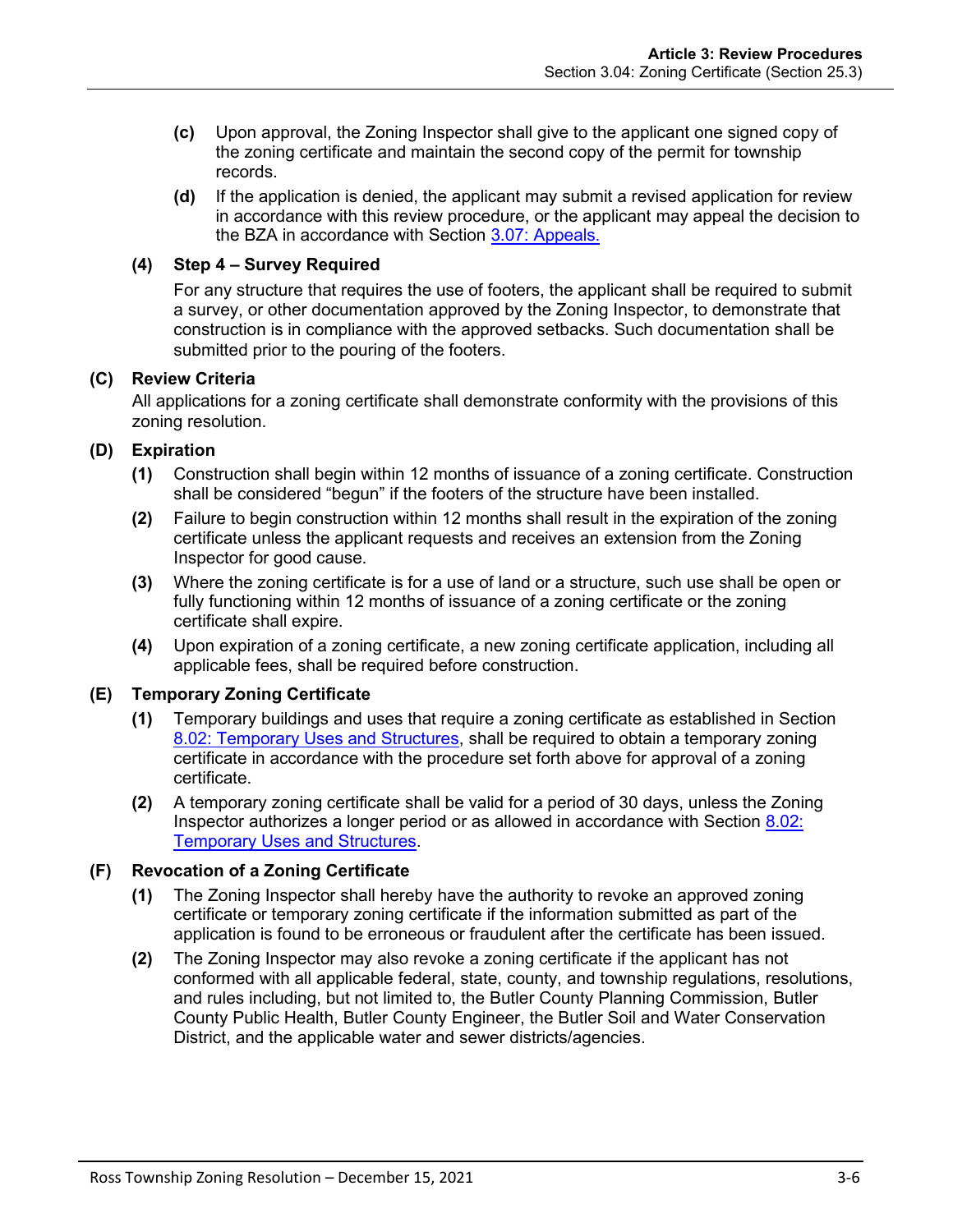#### 3.05 ZONING TEXT OR MAP AMENDMENT

#### **(A) Amendment Initiation**

- **(1)** Amendments or supplements to the zoning resolution or zoning map may be initiated by:
	- **(a)** A motion of the Zoning Commission;
	- **(b)** Passage of a resolution by the Board of Trustees; or
	- **(c)** By the filing of an application by the owners, lessees, or their agents, of property within the area proposed to be changed or affected by the proposed amendment.
- **(2)** If the Board of Trustees initiates the amendment, the board shall, upon the passage of such resolution, certify such resolution to the Zoning Commission.

#### **(B) Review Procedure**

#### **(1) Step 1 – Pre-application Conference (Optional)**

- **(a)** If initiated by the property owners, the applicant may request to meet with the Zoning Commission to discuss the initial concepts of the proposed amendment and general compliance with applicable provisions of this zoning resolution prior to the submission of the application.
- **(b)** Discussions that occur during a pre-application conference or any preliminary meeting with the Zoning Commission, or any representative of the township, are not binding on the township and do not constitute official assurances or representations by Ross Township or its officials regarding any aspects of the plan or application discussed.

#### **(2) Step 2 – Application**

- **(a)** Applications for any change of district boundaries, classifications of property as shown on the zoning map, or changes to the zoning resolution text shall be submitted to the Zoning Commission at the township offices.
- **(b)** The applicant shall submit an application in accordance with Section [3.03\(B\):](#page-1-0) [Application Contents](#page-1-0) (Section 25.21), and with the provisions of this section.
- **(c)** Each application initiated by property owners shall be signed by at least one of the owners, or the owners authorized agent of the property within the area proposed to be reclassified, attesting to the truth and correctness of all facts and information presented with the applications.
- **(d)** Applications for amendments initiated by the Zoning Commission or the Board of Trustees shall be accompanied by the initiating board's motion or resolution pertaining to such proposed amendment.

#### **(3) Step 3 – Referral to the Butler County Planning Commission**

- **(a)** Within five days after the adoption of a motion, certification of a resolution, or the filing of an application (Step 2), the township shall transmit a copy thereof to the Butler County Planning Commission.
- **(b)** The Butler County Planning Commission shall recommend the approval, approval with modifications, or denial of the proposed amendment and shall submit such recommendation to the Zoning Commission.
- **(c)** Such recommendation shall be considered at the public hearing held by the Zoning Commission on such proposed amendment.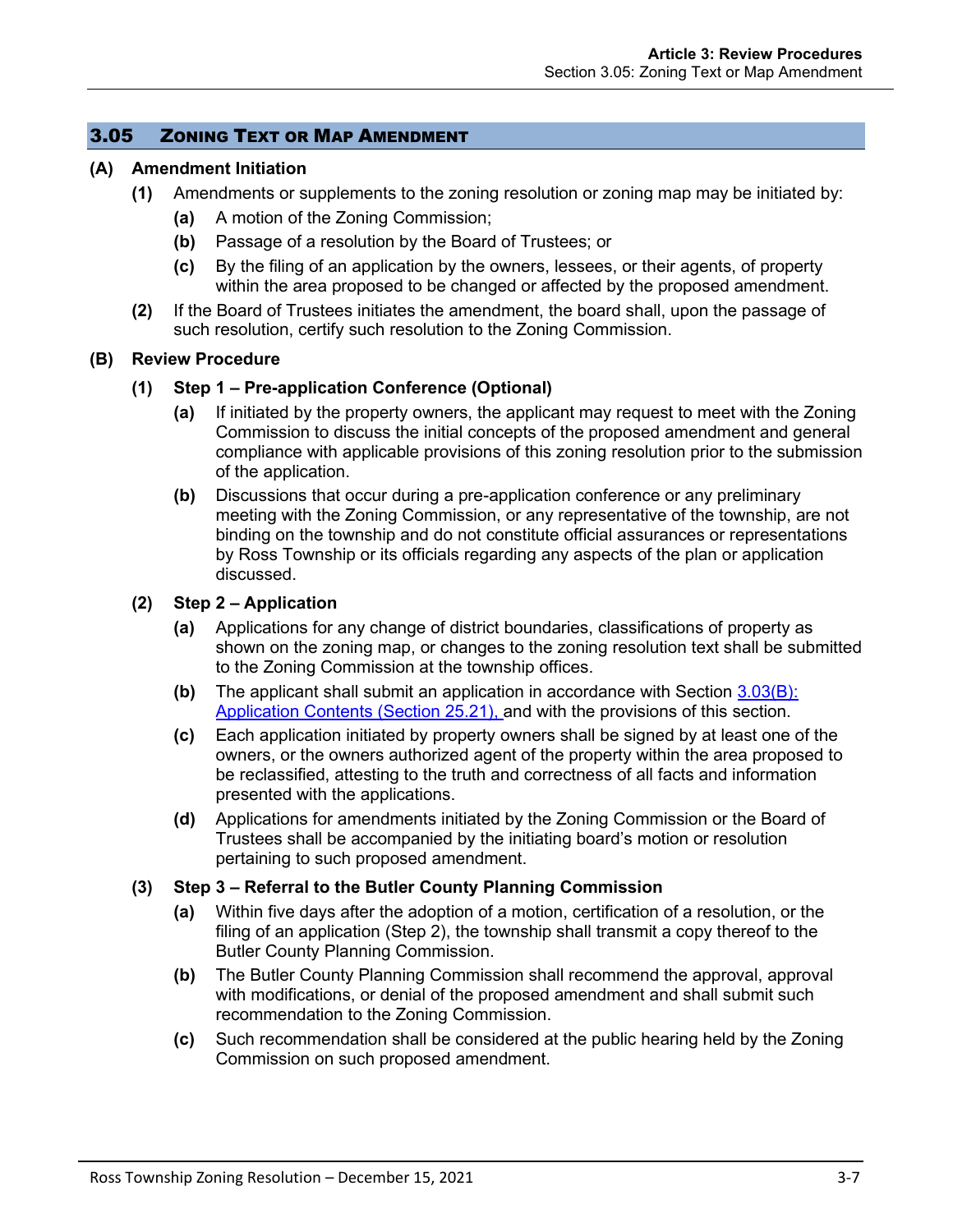## **(4) Step 4 – Public Hearing and Recommendation by the Zoning Commission**

- **(a)** Upon adoption of a motion, certification of a resolution, or the filing of an application (certified as complete by the Zoning Inspector) for an amendment (Step 2), the Zoning Commission shall set a date for a public hearing regarding the proposed amendment.
- **(b)** The public hearing shall not be less than 20 or more than 40 days after the date the application (Step 2) was certified as complete by the Zoning Inspector.
- **(c)** Notification shall be given in accordance with the ORC.
- **(d)** Within 30 days after the completion of the Zoning Commission's public hearing, the Zoning Commission shall recommend the approval, denial, or modification of the proposed amendment and submit such recommendation together with such application or resolution, the text and map pertaining thereto, and the recommendation of the Butler County Planning Commission to the Board of Trustees.

#### **(5) Step 5 – Public Hearing and Decision by the Board of Trustees**

- **(a)** Upon receipt of the recommendation from the Zoning Commission (Step 4), the Board of Trustees shall set a time for a public hearing on such proposed amendment.
- **(b)** The date of the public hearing shall not be more than 30 days after the date of the receipt of such recommendation from the Zoning Commission.
- **(c)** Notification shall be given in accordance with the ORC.
- **(d)** Within 20 days after its public hearing, the Board of Trustees shall either adopt or deny the recommendations of the Zoning Commission. If the Board of Trustees denies or modifies the Zoning Commission's recommendations, the majority vote of the Board of Trustees shall be required.

#### **(C) Effective Date and Referendum**

- **(1)** Any amendment adopted by the Board of Trustees shall become effective 30 days after the date of such adoption.
- **(2)** A referendum of any amendments may be undertaken within the 30 days after the date of the Board of Trustees decision in accordance with the ORC.

#### **(D) Review Criteria**

The following criteria shall be used by the Zoning Commission and the Board of Trustees in decisions regarding zoning amendments:

- **(1)** The amendment is in accordance with and in the spirit of this resolution;
- **(2)** The amendment has been reviewed to determine the consistency with the Ross Township Comprehensive Plan<sup>8</sup> and any other applicable adopted plans or policy documents;
- **(3)** The applicant must justify the particular zoning being sought and show that it is best suited for the specific site, based upon the policies of the township; and
- **(4)** Any other substantive factor deemed appropriate by the Zoning Commission or Board of Trustees.

## 3.06 VARIANCE OR CONDITIONAL USE

#### **(A) Review Procedure**

The review procedure for variances and conditional uses shall be as follows:

<sup>&</sup>lt;sup>8</sup> We are suggesting renaming the soon-to-be updated plan a comprehensive plan so that it clearly aligns with the requirements of the ORC.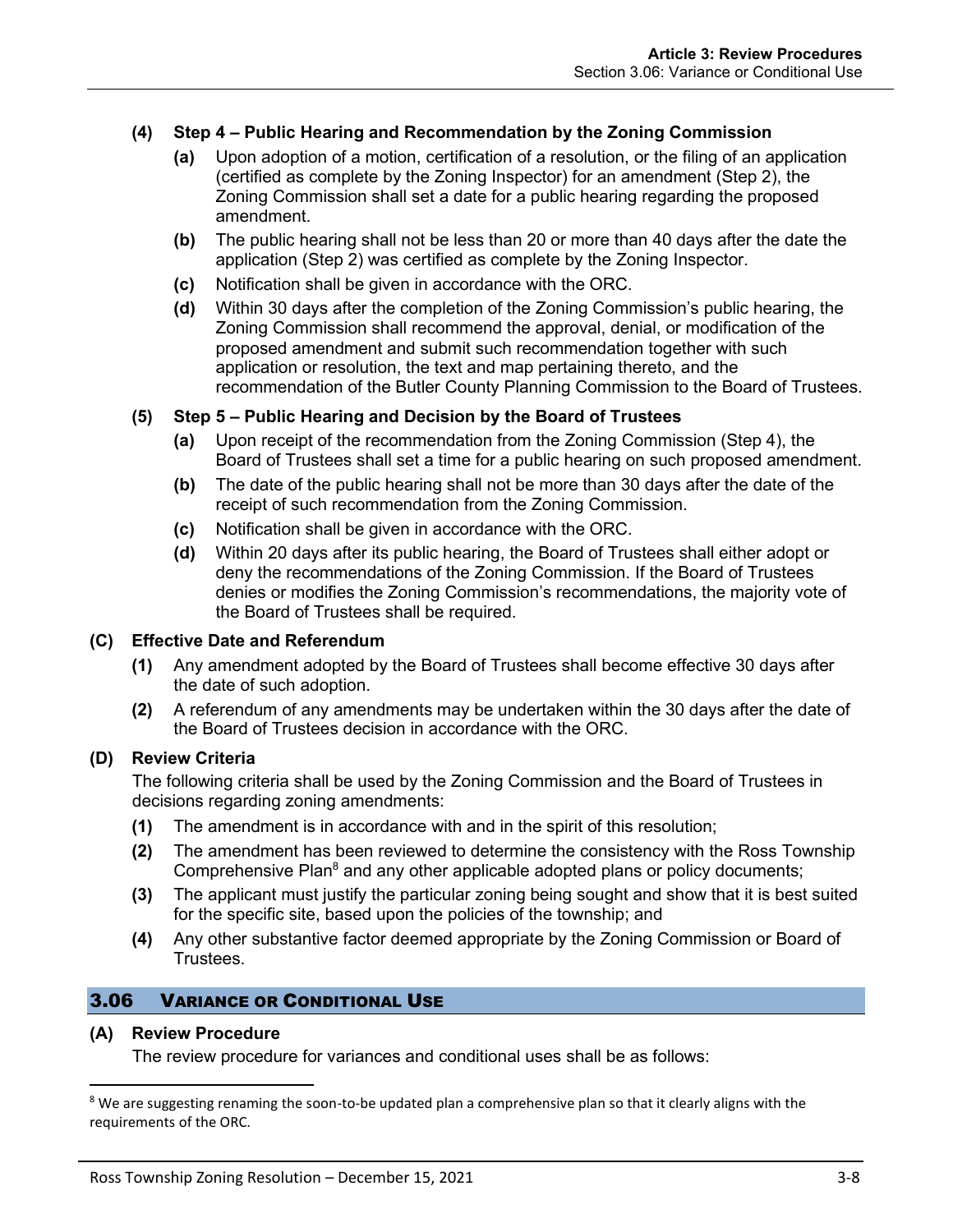## **(1) Step 1 – Application**

- **(a)** An application for a variance or conditional use over which the BZA has original jurisdiction under Section 2.05: Board of Zoning Appeals (BZA), may be made by any property owner or authorized agent.
- **(b)** The applicant shall submit an application in accordance with Section [3.03\(B\):](#page-1-0) [Application Contents](#page-1-0) (Section 25.21), and with the provisions of this section.

#### **(2) Step 2 – Public Hearing with the Board of Zoning Appeals**

- **(a)** Upon application (Step 1), the BZA shall fix a reasonable time for the public hearing on any application.
- **(b)** Written notice of the public hearing shall be mailed to any party of interest including each owner of property, as shown on the county auditor's current tax list, whose land is contiguous to or directly across a street or roadway from the property that is the subject of the application. Such notice shall be given a minimum of 10 days prior to the date of the public hearing.
- **(c)** The township shall also give notice of such public hearing by publishing a legal notice in one or more newspapers of general circulation in the county at least 10 days before the date of such hearing.
- **(d)** Upon the day for hearing any application, the BZA may adjourn the hearing in order to obtain additional information or to cause further notice, as it deems proper, to facilitate the discussion and decision on said application. In the case of an adjourned hearing, persons previously notified and persons already heard need not be notified of the time of resumption of said hearing unless the BZA so decides.

#### **(3) Step 3 – Decision**

- **(a)** Within 30 days after the hearing concludes (Step 2), the BZA shall make a decision on the application.
- **(b)** A copy of the BZA's decision shall be transmitted to the applicant or appellant at the applicant's address as shown on the records of the BZA. A copy shall be maintained by the Zoning Inspector.
- **(c)** In authorizing a variance or conditional use, the BZA may attach thereto such conditions regarding the location, character and other features of the proposed structure or use as the BZA may deem necessary in the interest of the furtherance of the purposes of this resolution. In authorizing a variance or conditional use with conditions, the BZA may require such other evidence, guarantee, or bond as it may deem necessary. The applicant shall be required to comply with the conditions.
- **(d)** Failure to comply with the conditions of a decision shall be deemed a violation of this zoning resolution.
- **(e)** Any party adversely affected by a decision of the BZA may appeal the decision to the Butler County Court of Common Pleas.
- **(f)** If the application is approved, the applicant may proceed with an application for a zoning certificate, where required.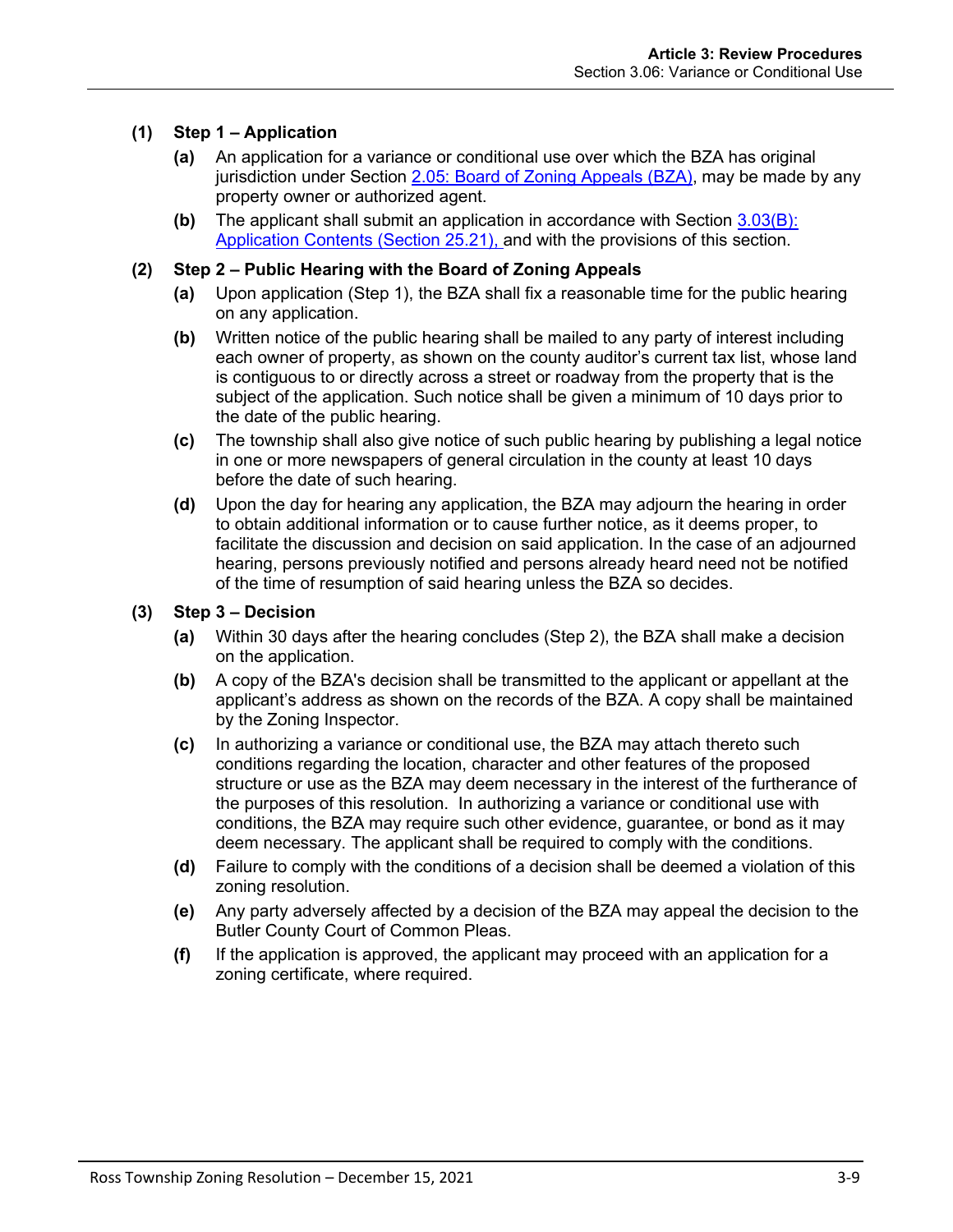## **(B) Variance Review Criteria**

**(1)** The BZA shall have the power to authorize upon appeal in specific cases, filed as hereinbefore provided, such variances from the provisions or requirements of this resolution as will not be contrary to the public interest. Where an applicant seeks a variance, said applicant shall be required to supply evidence that demonstrates that the literal enforcement of this resolution will result in practical difficulty for an area/dimensional variance or unnecessary hardship for a use variance. The factors for an area/dimensional variance and use variance, as individually specified in this section, shall be considered and weighed by the BZA.

#### **(2) Area/Dimensional Variance<sup>9</sup>**

- **(a)** The following factors shall be considered and weighed by the BZA to determine practical difficulty:
	- **(i)** Whether special conditions and circumstances exist which are peculiar to the land or structure involved and which are not applicable generally to other lands or structures in the same zoning district; examples of such special conditions or circumstances are: exceptional irregularity, narrowness, shallowness or steepness of the lot, or adjacency to nonconforming and inharmonious uses, structures or conditions;
	- **(ii)** Whether the property in question will yield a reasonable return or whether there can be any beneficial use of the property without the variance;
	- **(iii)** Whether the variance is substantial and is the minimum necessary to make possible the reasonable use of the land or structures;
	- **(iv)** Whether the essential character of the neighborhood would be substantially altered or whether adjoining properties would suffer substantial detriment as a result of the variance;
	- **(v)** Whether the variance would adversely affect the delivery of governmental services such as water, sewer, trash pickup;
	- **(vi)** Whether special conditions or circumstances exist as a result of actions of the owner;
	- **(vii)** Whether the property owner's predicament can feasibly be obviated through some method other than a variance;
	- **(viii)** Whether the spirit and intent behind the zoning requirement would be observed and substantial justice done by granting a variance; and/or
	- **(ix)** Whether the granting of the variance requested will confer on the applicant any special privilege that is denied by this regulation to other lands, structures, or buildings in the same district.
- **(b)** No single factor listed above may control, and not all factors may be applicable in each case. Each case shall be determined on its own facts.

<sup>&</sup>lt;sup>9</sup> An area or dimensional variance is one of the most basic forms of variances where someone requests to reduce a setback, number of parking spaces, etc. This is compared to a use variance, which is where they are asking for a use not necessarily permitted in the zoning district.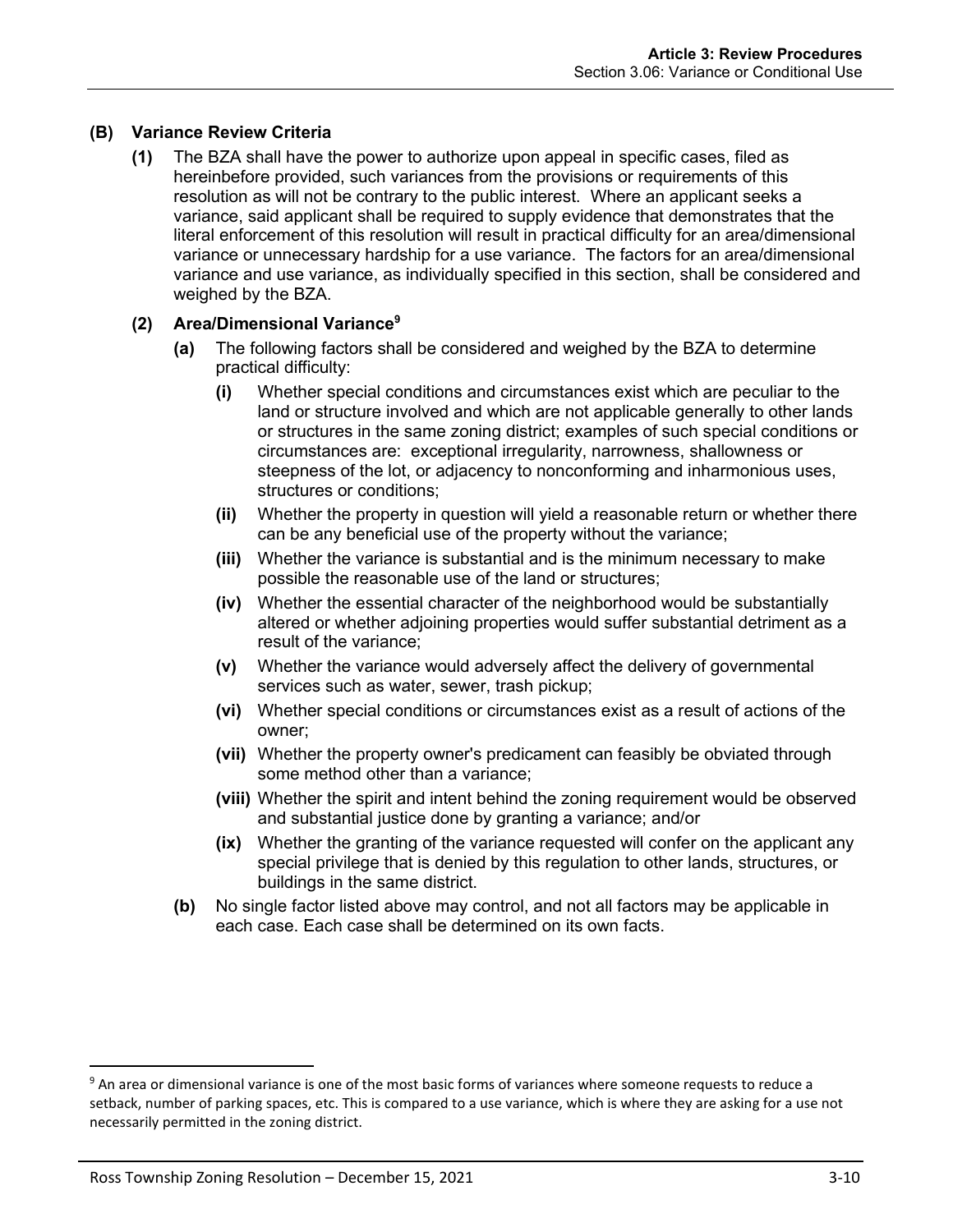# **(3) Use Variance**

In order to grant a use variance, the BZA shall determine that strict compliance with the terms of this resolution will result in unnecessary hardship to the applicant. The applicant must demonstrate such hardship by clear and convincing evidence that all of the following criteria are satisfied:

- **(a)** The property cannot be put to any economically viable use under any of the permitted uses in the zoning district in which the property is located;
- **(b)** The variance requested stems from a condition which is unique to the property at issue and not ordinarily found in the same zone or district;
- **(c)** The variance requested cannot otherwise be resolved by a zoning map amendment;
- **(d)** The essential character of the neighborhood will not be substantially altered as a result of the variance;
- **(e)** There is an existing structure that cannot be reasonably used for a permitted use or a conditionally permitted use in the applicable zoning district;<sup>10</sup>
- **(f)** The proposed use is listed in Table 5-1: Permitted Use Table;
- **(g)** The hardship condition is not created by actions of the applicant;
- **(h)** The granting of the variance will not adversely affect the rights of adjacent property owners or residents;
- **(i)** The granting of the variance will not adversely affect the public health, safety or general welfare;
- **(j)** The variance will be consistent with the general spirit and intent of this Resolution;
- **(k)** The requested use is permitted in another district in this resolution; and
- **(l)** The variance sought is the minimum that will afford relief to the applicant.

#### **(C) Conditional Use Review Criteria**

In reviewing conditional uses, the BZA shall consider the following:

- **(1)** The use is a conditional use, permitted with approval by the BZA, in the district where the subject lot is located;
- **(2)** The use is in accordance with the objectives of the Ross Township Comprehensive Plan and zoning resolution; and
- **(3)** The conditional use will not substantially and/or permanently injure the appropriate use of neighboring properties and will serve the public convenience and welfare.
- **(4)** The BZA shall also consider the following as applicable to the subject application:
	- **(a)** The comparative size, floor area and mass of the proposed structure(s) in relationship to adjacent structures and buildings in the surrounding properties and neighborhood;
	- **(b)** The frequency and duration of various indoor and outdoor activities and special events and the impact of these activities on the surrounding area;
	- **(c)** The number of transit movements generated by the proposed use and relationship to the amount of traffic on abutting streets and on minor streets in the surrounding neighborhood;
	- **(d)** The capacity of adjacent streets to handle increased traffic in terms of traffic volume;

 $10$  This is the most important criteria for a use variance as it sets up the hardship. This would allow the BZA to consider a nonresidential use for, as an example, an old church or school in a residential district, thus preventing its demolition to make room for permitted uses.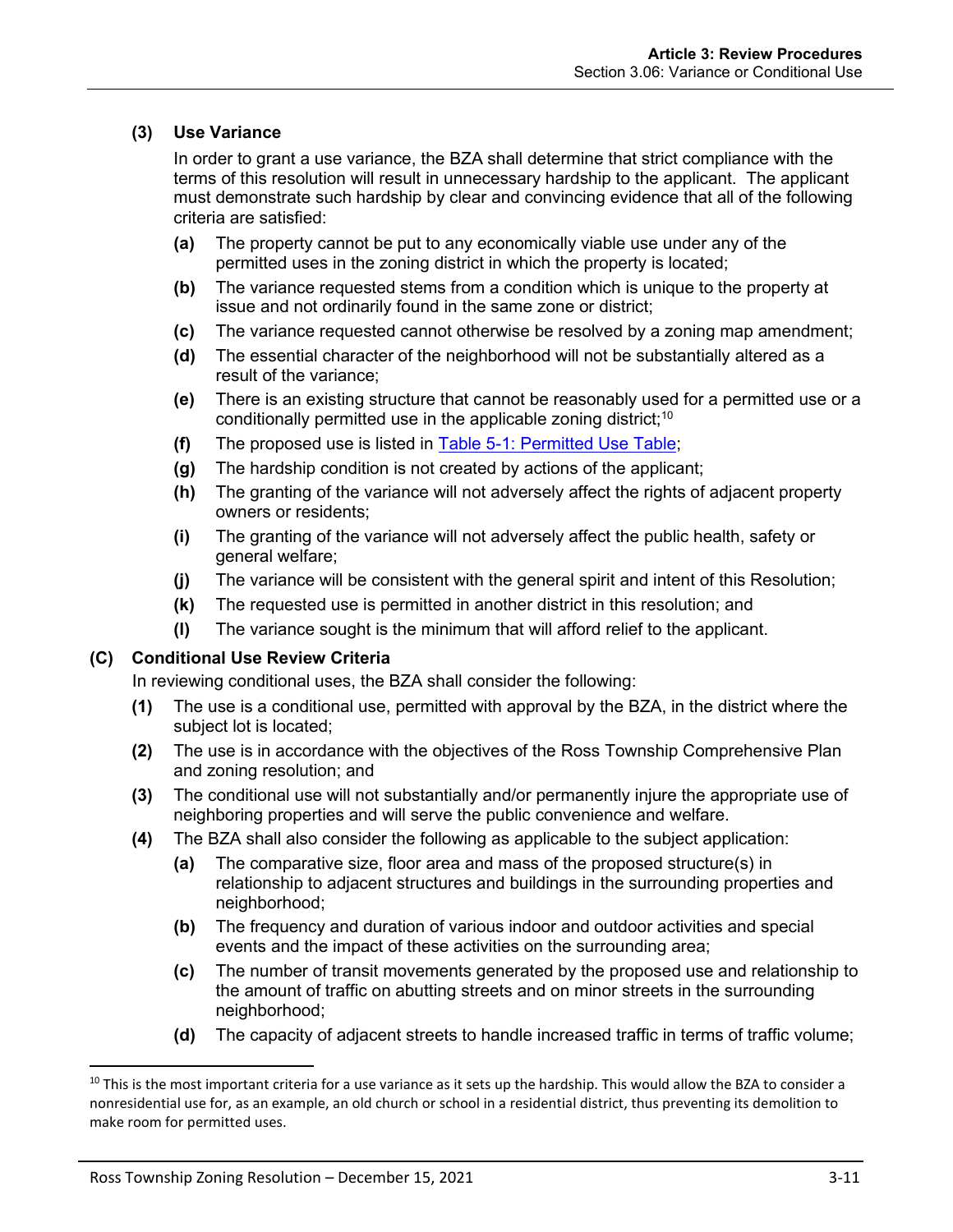- **(e)** The added noise level created by activities associated with the proposed use and the impact of the ambient noise level of the surrounding area and neighborhood;
- **(f)** The requirements for public services where the demands of the proposed use are in excess of the individual demand of adjacent land uses in terms of police and fire protection, and the presence of any potential fire or other hazards created by the proposed use;
- **(g)** The general appearance of the neighborhood will not be adversely affected by the location of the proposed use on the parcel;
- **(h)** The impact of night lighting in terms of intensity and duration and frequency of use as it impacts adjacent properties and in terms of presence in the neighborhood;
- **(i)** The impact of the landscaping of the proposed use in terms of maintained landscaped areas versus areas to remain in a natural state, and the openness of landscape versus the use of buffers and screens;
- **(j)** The impact of a significant amount of hard-surfaced areas for building, sidewalks, drives, parking areas and service areas in terms of noise transfer, water runoff and heat generation;
- **(k)** The potential for the proposed use to remain in existence for a reasonable period of time and not become vacant or unused. Consideration should also be given to unusual single purpose structures or components of a more temporary nature; and
- **(l)** Any other physical or operational feature or characteristic that may affect the public health, safety and welfare.

# **(D) Expiration**

- **(1)** Conditional use and variance approvals shall run with the land and shall not expire or be voided if there is a change in ownership.
- **(2)** An applicant who receives an approval of a conditional use or variance shall be required to submit a completed application for a zoning certificate within six months of the BZA decision or the approval shall expire. The applicant may request an extension of an additional six months if such request is submitted to the Zoning Inspector in writing a minimum of two weeks prior to the date of expiration.
- **(3)** For a conditional use or variance approval, the approvals shall expire if the related zoning certificate expires.
- **(4)** A conditional use approval shall expire if the allowed conditional use is discontinued for a period of more than two years.
- **(5)** Upon expiration of a variance or conditional use approval, a new variance or conditional use application, including all applicable fees, shall be required.

#### **(E) Continuation of Existing Uses Conditionally Permissible Under This Resolution**

- **(1)** All legally established uses existing at the time of passage of this resolution or amendments thereto that are made a conditional use by adoption of this resolution or by a zoning text amendment shall be issued conditional use permits within one year after the passage of this resolution or amendments thereto.
- **(2)** The BZA shall issue such permits and may approve the conditional uses as brought forth by the owner.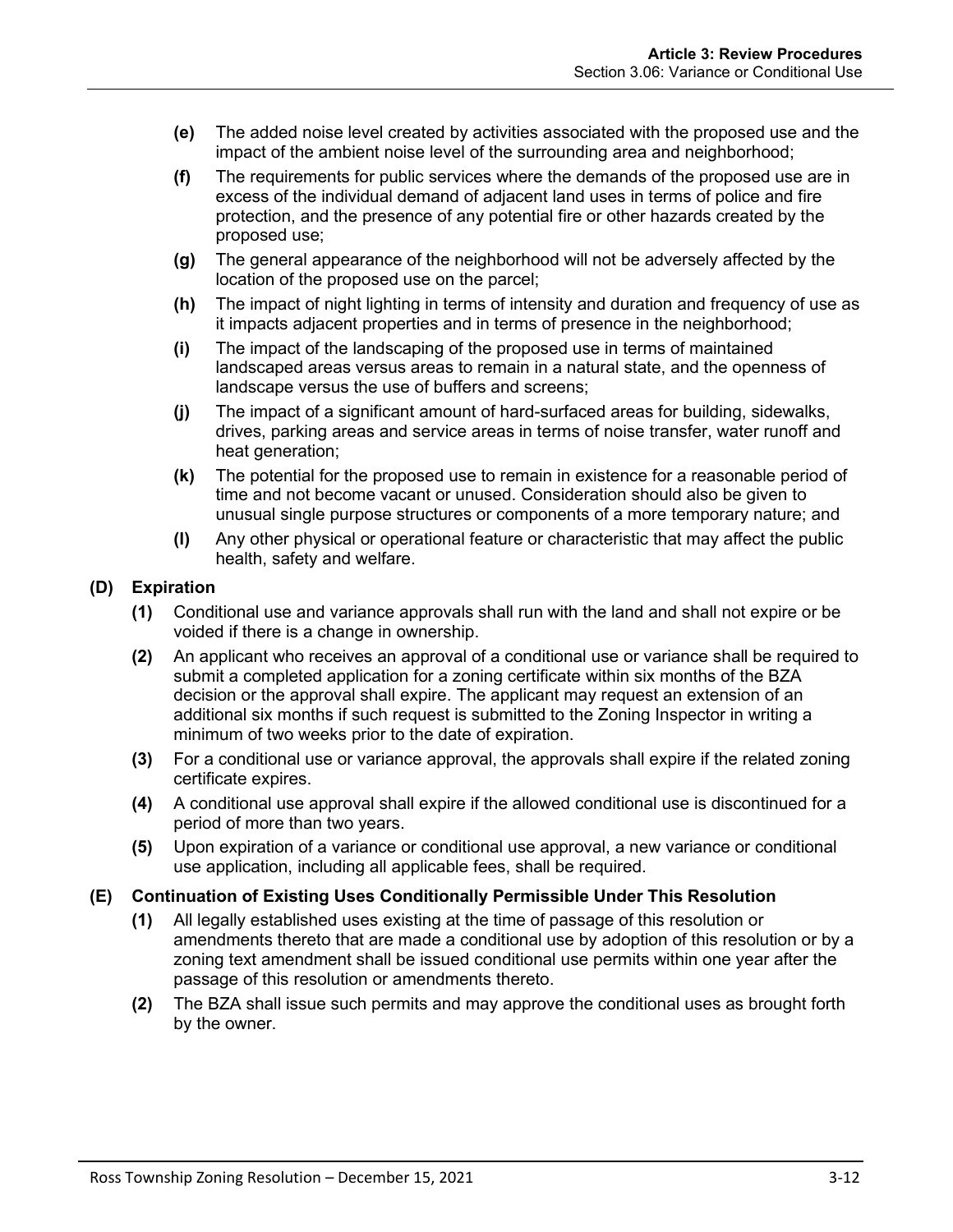# <span id="page-12-0"></span>3.07 APPEALS

## **(A) Appeal Applicability**

An appeal to the BZA may be taken by the applicant or any person affected or aggrieved by a decision of the Zoning Inspector or administrative official in the enforcement of this zoning resolution. Such appeal shall be taken within 20 days after receipt of notification of the decision, by filing with the Zoning Inspector and with the BZA, a notice of appeal specifying the grounds thereof including applicable sections of the Ross Township Zoning Resolution.

## **(B) Review Procedure**

The review procedure for an appeal shall be as follows:

#### **(1) Step 1 – Filing of Appeal**

- **(a)** Upon the filing of an appeal, the Zoning Inspector shall transmit to the BZA all the documents and other evidence constituting the record.
- **(b)** The filing of an appeal shall stay all proceedings unless the Zoning Inspector or any affected person certifies to the BZA that, by reason of facts pertaining to the matter in question, a stay, in their opinion, would cause imminent peril to life or property. When such certification is made, proceedings shall not be stayed except by order granted by the BZA.
- **(c)** All appeals shall be submitted with the required fees, if applicable, as established in the Ross Township fee schedule.

## **(2) Step 2 – Public Hearing with the Board of Zoning Appeals**

- **(a)** Upon the filing of an appeal (Step 1), the BZA shall fix a reasonable time for the public hearing on the appeal, give notice in writing at least ten days prior to the hearing to the parties of interest, and give notice of such public hearing by one publication in one or more newspapers of general circulation in the county at least ten days before the date of such hearing.
- **(b)** Written notice of the public hearing shall be mailed to any party of interest including each owner of property, as shown on the county auditor's current tax list, whose land is contiguous to or directly across a street or roadway from the property that is the subject of the application. Such notice shall be given a minimum of 10 days prior to the date of the public hearing.
- **(c)** The township shall also give notice of such public hearing by publishing a legal notice in one or more newspapers of general circulation in the county at least 10 days before the date of such hearing.
- **(d)** Upon the day for hearing any appeal, the BZA may adjourn the hearing in order to obtain additional information or to cause further notice, as it deems proper, to facilitate the discussion and decision on said appeal. In the case of an adjourned hearing, persons previously notified and persons already heard need not be notified of the time of resumption of said hearing unless the BZA so decides.
- **(e)** At the hearing, any person may appear in-person or by an attorney.
- **(3) Step 3 – Decision**
	- **(a)** Within 30 days after the hearing concludes (Step 2), the BZA shall make a decision on the appeal.